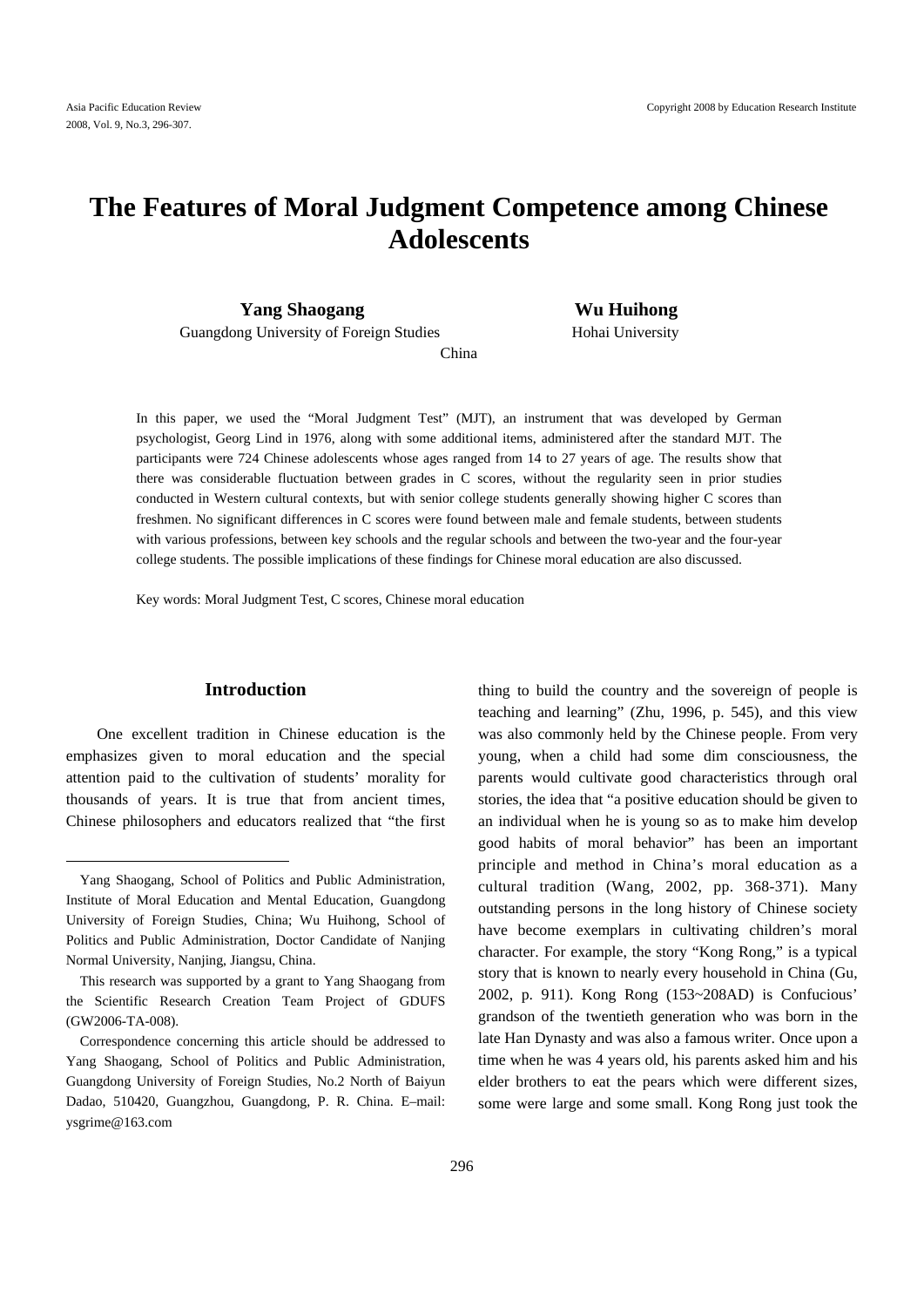smallest pear and let his elder brothers have the larger ones. The story is designed to foster the moral virtue of modesty and polite declining offerings.

With the rapid and diversified changes and development of politics, economy, culture and education in modern China, however, some values and ideas have emerged that are in tension with the traditional ideas found in China's moral education. As a result, people's values and moral education face serious challenges from moral relativism (Yang, 2006). People must ask themselves whether the modern Chinese could put into practice the virtues that they learned from childhood while they are encountering the increasing temptations of individualism and materialism engendered by the new society. For instance, the value of modestly declining offerings mentioned in the above story has been regarded as a kind of moral virtue, but many people nowadays may think that it implies the rejection of competition and initiative, without which people would find it difficult to live in a society that is full of severe competition. The new generations who are living in this social transitional period often feel morally perplexed and at a loss while they are facing the new moral realities and social conflicts stemming from transformations occurring in families, schools and the society at large (Qi & Tang, 2004). They are wondering whether they should stick to the traditional ethical ideas or break through the tradition and bring forth new ideas. Nowadays, China's moral education still pays more attention to the instruction and instillation of the traditional virtues, even though curriculum reform has introduced some changes. However, even the new curriculum rarely induces the students to learn to make their own rational judgments in the context of moral conflicts and to solve real problems.

It is obvious that there still exist some divergence of views and some challenges from the new realities regarding how to promote the development of students' moral character. Even contemporary moral scholars argue about the ways in which people's moral character should be cultivated. On the one hand, some scholars advocate that only by virtue of the inculcation of the traditional virtues and through the transmission of moral knowledge and the training of the moral habits, can children's character develop in the direction that is consistent with the society. For example, Thomas Lickona (1991), who is the representative of character education in North America, pointed out with

confidence:

Given the enormous moral problems facing the country, their deep social roots, and the ever-increasing responsibilities that schools already shoulder, the prospect of taking on moral education can seem overwhelming. The good news, as we will see, is that values education can be done within the school day, is happening now in school systems all across the country, and is making a positive difference in the moral attitudes and behavior of students, with the result that it's easier for teachers to teach and students to learn (p. 22).

On the other hand, the psychology of moral cognition pays more attention to how to teach a child to make better justified moral judgments while facing moral dilemmas, and how to seek a reasonable solution of moral conflicts. Thus, if people hope to seek solutions that could reasonably solve moral conflicts with opposing sides, they have to be able not only to understand the views that support their own arguments, but also to have the competence to understand the opinions that are inconsistent with their ideas. This competence is that of moral judgment, and it has been increasingly shown to be at the core of one's morality, and to be a basic moral element in modern societies (Wu, 2005). The well-known psychologists Jean Piaget (1965) and Lawrence Kohlberg (1987), who proposed the cognitive developmental theory of moral development, belong in this camp (Guo, 1999).

The German psychologist, Professor Georg Lind in Konstanz University, shares this focus in his approach. Over nearly 30 years, Lind developed his own "dual-aspect theory of moral behavior and development" (Yang & Wu, 2006), from which he derived the well known Moral Judgment Test or MJT in 1976 (Lind & Wakenhut, 1985). Lind emphasizes the importance of the moral cognition (sometimes called competence of moral judgment), and agrees with the definition of Kohlberg for the competence of moral judgment described in his early papers. In Kohlberg's theory, moral development involves a six-stage developmental progression, in which moral reasoning is initially dominated by concernscentred around punishment and rigid adherence to rules, social conventions, and traditions. At higher stages, moral functioning is defined by adherence to abstract principles of justice that are independent of existing rules or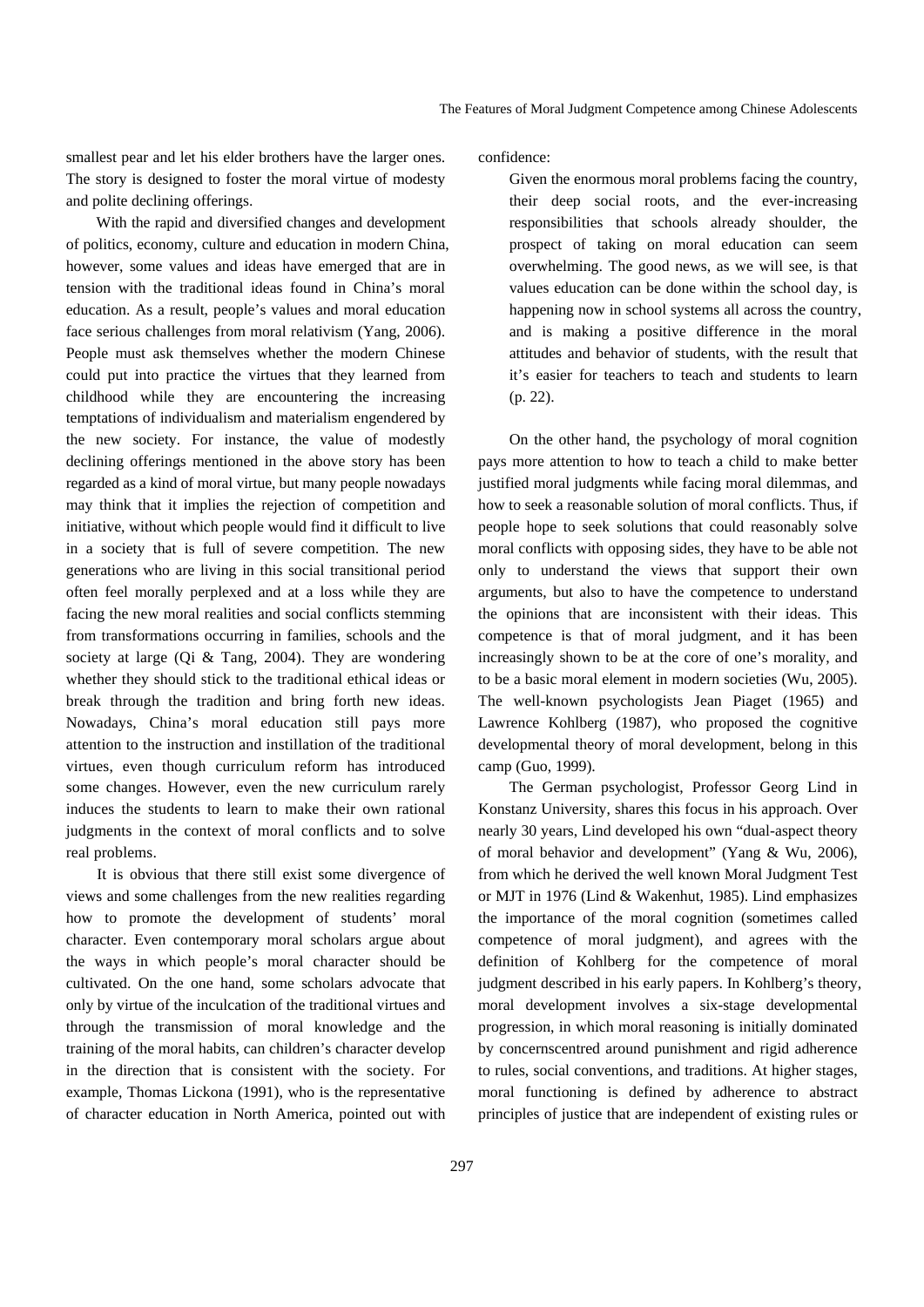laws or punishment and that are rationally defensible. More advanced moral functioning involves the ability of an individual to makes these types of more adequate moral decisions and judgments, along with the competence to put them into practice (Kohlberg, 1964).

Although the dual-aspect theory regards Piaget's, Kohlberg's and Jim Rest's moral cognitive theories, there are important differences among them (Lind, 1995). On the one hand, Lind acknowledges that both moral cognition and affect are parallel, but also logically distinguishable and can be measured independently. In addition, Lind makes further distinctions that guided the construction of the measure he derived from his theory, the MJT. For example, Lind's measure includes both measures of cognition and affect as individuals confront hypothetical moral dilemmas. Lind claims that the MJT is one of the few, if not the only, test of the cognitive aspect or competence aspect of moral judgment and behavior, whereas most other instruments available only measure moral attitudes, values, ideals or orientations--that is, the affective aspects of people's behavior (Lind, 2006). In addition, unlike some other measures derived from Kohlberg's theory, such as the DIT which measure only the preference for higher stage, principled reasoning, the MJT independently assesses participants preferences for all moral orientations (stages) in Kohlberg's scheme, thereby providing a more discriminating measure of moral competence. Participants who score highly on the MJT thus must not only prefer higher level reasoning but also critically evaluate or reject reasons that are morally less adequate in order to demonstrate higher moral competence.

Morality, as we understand it, is very complicated and therefore the researchers of moral development should pay particular attention to the ecological system, that is, morality should have an intimate connection with a person's moral life and carefully take account of the situations in which moral behavior appears (Lu & Gao, 2004). Up to now, most of the research using the MJT has been conducted in Western countries. One of the findings in Lind's research is that moral competence generally increases with age, in line with expectations from Kohlbergian theory. One of the factors known to stimulate higher levels of moral competence on the MJT is constructivist forms of moral education, in which student's thinking is challenged and stimulated through discussions of moral dilemmas (Lind, 1999). However, as noted earlier, such experiences within

298

schools are still quite limited in China, as the moral educational practices remain fairly traditional and teacher-centered. We know very little about the status of moral development competence in China, as measured by the MJT, as there appear to be only one study using this instrument in China. In the present study, we sought to explore the relation between age, gender, and moral competence across a diverse array of educational settings. We contrasted both key (high quality) and regular Junior High and High Schools, two and three year colleges and four year universities in order to examine the role played by different types of educational settings in stimulating moral competence currently within China. We also explored a number of other variables, such as how students felt about being confronted by moral dilemmas such as those on the MJT, in order to ascertain whether this method is perceived in a positive light by student participants (and thus a potentially fruitful method of moral education that could be adapted for use in China). We also asked students about whether they felt they could be understood by their classmates, which might be a social prerequisite for successful participation in group discussions of moral dilemmas, as advocated by Lind and other constructivist approaches to moral education. We further explored the possible role of other variables, such as personality factors and religion, in moral judgment competence.

### **Methods**

#### *Participants*

The participants were students in high schools and universities in a southern province of China. There were 10 grades (148 junior high school students in grade 1, 2, 3, mean age  $= 14.2$ , 71 males and 77 females; 192 senior high school students in grade 1, 2, 3, mean age  $= 16.9, 117$  males and 75 females; and 384 undergraduates in three universities from 4 grades, mean age  $= 20.8$ , 214 males and 170 females). The class features are: 113 fast track learning class students in a senior high school and 227 ordinary class students in a junior and a senior high school. The total number of the participants are 724 (including 403 males and 321 females, mean age  $= 17.3$ ).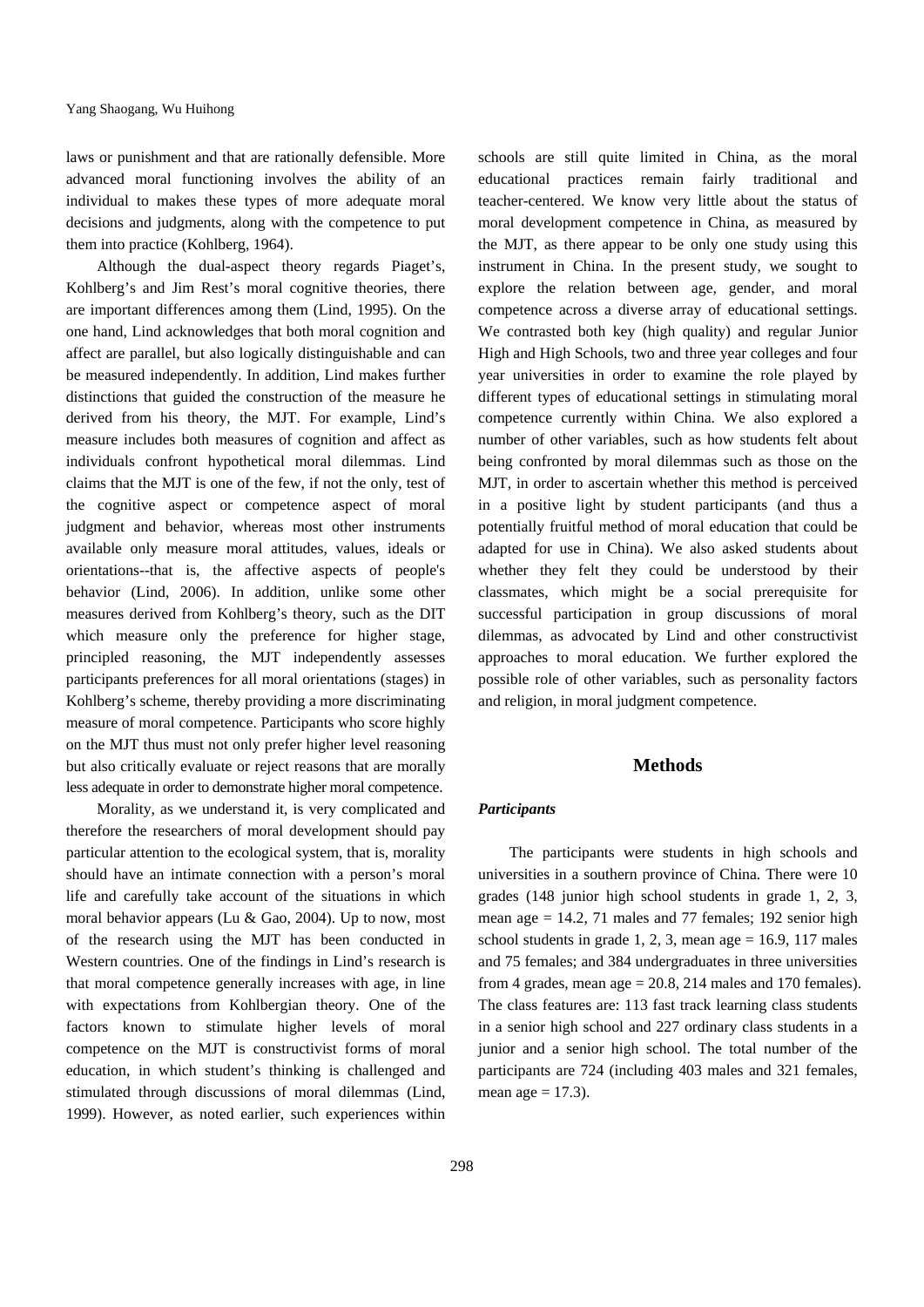### *Design and Stimuli*

The MJT was used as a measure of competence and translated into Chinese. In the MJT, there are two dilemma stories, following which there are 12 questions for each story (see the Appendix). Among the 12 questions, six of them are pros and six are cons, that require participants to make their own judgment about the adequacy of considerations at each of Kohlberg's six stages of moral judgment.

An initial analysis explored the validity of the Chinese MJT according to central features such as the order of preferences, quasi-simplex structure and cognitive-affective parallelism (Lind, 1982). The results were as follows:

### *The Order of Preferences*

These results indicate that the three indicators of the Chinese version of the MJT are correspondent with Lind's



*Figure 1*. Profile for the preferences of moral affection in MJT Quasi-simplex structure



*Figure 2.* Quasi-simplex structure of MJT

Table 1

*Correlation of the Moral Affection in MJT with Ccognitive-Affective Parallelism* 

| $\mathbf{D}$<br>. . | Stage  | Stage 2 | Stage 3 | stage     | Stage 5 | Stage ( |
|---------------------|--------|---------|---------|-----------|---------|---------|
| '-score             | $16**$ | 440**   | $20**$  | $0.204**$ | $772**$ | つつぐ**   |

*Note*. \*\*Correlation is significant at the 0.01 level (2-tailed)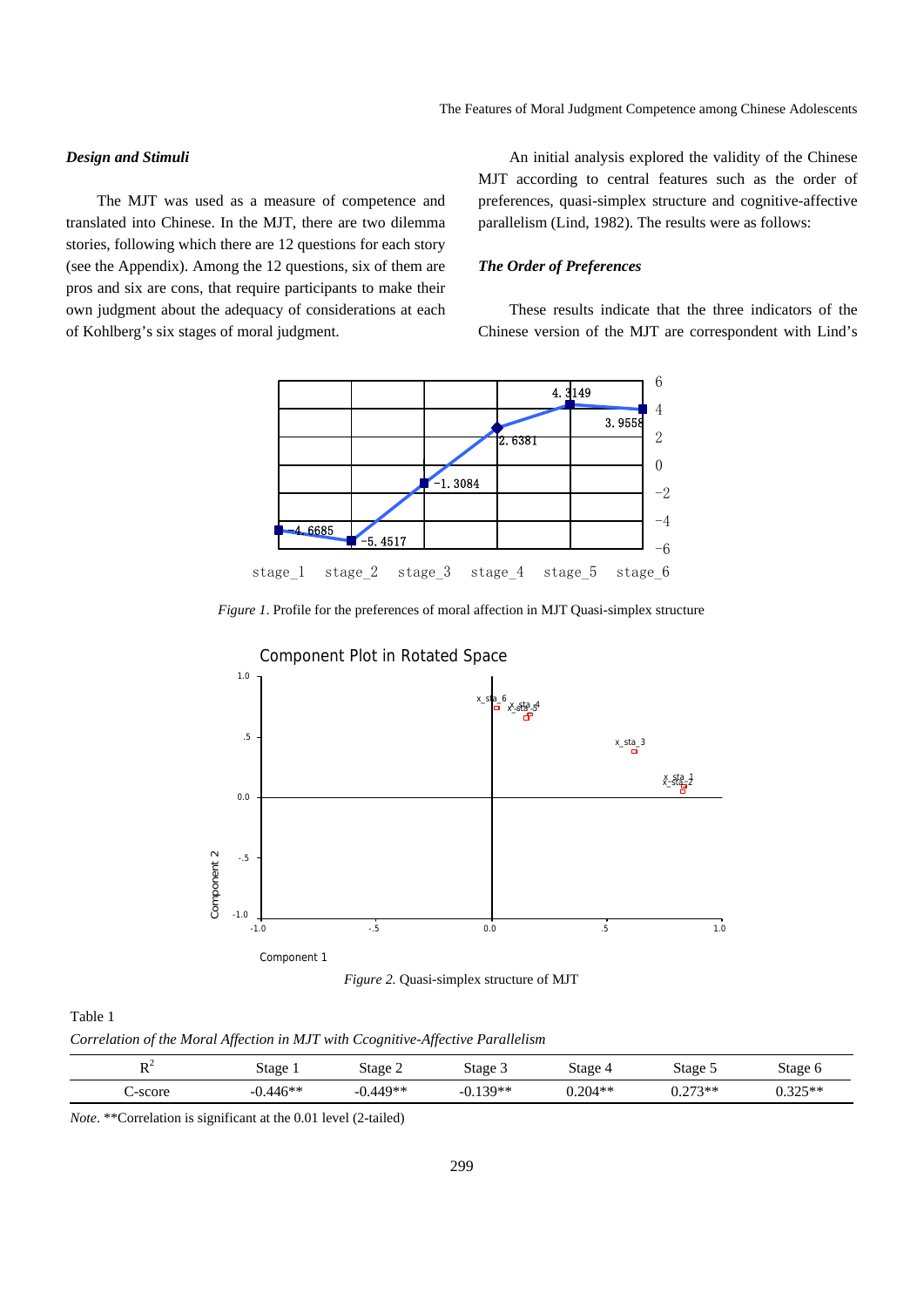hypotheses and meet the central criteria of validity for this test.

In addition to the MJT, we also devised several questions of our own in order to explore the reactions of participants to the dilemma methodology, and to examine possible relations between moral competence on the MJT and other variables, such as personality (e.g., introversion and extroversion) and religion. These questions are as follows:

(1) The efforts that you feel you have made while doing the above test:

|                                                             |                                                                          |  | very little very large |  |  |  |  |                                           |  |       |              |
|-------------------------------------------------------------|--------------------------------------------------------------------------|--|------------------------|--|--|--|--|-------------------------------------------|--|-------|--------------|
|                                                             |                                                                          |  |                        |  |  |  |  | $-4$ $-3$ $-2$ $-1$ 0 $+1$ $+2$ $+3$ $+4$ |  |       |              |
|                                                             | (2) Your feelings while making the above test:                           |  |                        |  |  |  |  |                                           |  |       |              |
|                                                             |                                                                          |  |                        |  |  |  |  | very bored very interesting               |  |       |              |
|                                                             |                                                                          |  |                        |  |  |  |  | $-4$ $-3$ $-2$ $-1$ 0 $+1$ $+2$ $+3$ $+4$ |  |       |              |
|                                                             |                                                                          |  |                        |  |  |  |  | very depressed very relaxed               |  |       |              |
|                                                             |                                                                          |  |                        |  |  |  |  | $-4$ $-3$ $-2$ $-1$ 0 $+1$ $+2$ $+3$ $+4$ |  |       |              |
|                                                             | (3) Your personality characteristics                                     |  |                        |  |  |  |  |                                           |  |       |              |
|                                                             | (introversion/mediate/extroversion)                                      |  |                        |  |  |  |  |                                           |  | L     | $\mathbf{I}$ |
|                                                             | (4) Do you have any religious belief? (Yes / No)                         |  |                        |  |  |  |  |                                           |  | ſ     | 1            |
| (5) Your attitudes to other people and matters (optimistic/ |                                                                          |  |                        |  |  |  |  |                                           |  |       |              |
|                                                             | mediate/pessimistic)                                                     |  |                        |  |  |  |  |                                           |  | L     | 1            |
|                                                             | (open / a bit open/mediate / a bit conservative/                         |  |                        |  |  |  |  |                                           |  |       |              |
|                                                             | conservative)                                                            |  |                        |  |  |  |  |                                           |  | ſ     | 1            |
|                                                             | (6) You feel your present life status is:                                |  |                        |  |  |  |  |                                           |  |       |              |
|                                                             | (satisfied/a bit satisfied/just so so/a bit unsatisfied/                 |  |                        |  |  |  |  |                                           |  |       |              |
|                                                             | unsatisfied)                                                             |  |                        |  |  |  |  |                                           |  | ſ     | 1            |
|                                                             | (7) Do you think that your thought could usually be                      |  |                        |  |  |  |  |                                           |  |       |              |
|                                                             | understood by your classmates?                                           |  |                        |  |  |  |  |                                           |  |       |              |
|                                                             | Yes( $\cdot$ ) Sometimes yes, but sometimes not( $\cdot$ ) No( $\cdot$ ) |  |                        |  |  |  |  |                                           |  |       |              |
|                                                             | (8) Do you think you could usually understand your                       |  |                        |  |  |  |  |                                           |  |       |              |
|                                                             | classmate nearby?                                                        |  |                        |  |  |  |  |                                           |  |       |              |
|                                                             | Yes() Sometimes yes, but sometimes not(                                  |  |                        |  |  |  |  |                                           |  | ) No( |              |
|                                                             |                                                                          |  |                        |  |  |  |  |                                           |  |       |              |

### *Procedure*

We contacted the teachers in each school and went to

the classroom to present the students with the MJT instrument in a group sitting. The participants usually finished the questionnaires within 20-30 minutes in each classroom setting.

### **Results**

The results revealed some interesting tendencies and attitudes among the Chinese students to the 2 dilemma stories of the MJT.

### *The Analysis of the Students' Attitude to the Two Dilemmas (See Table 2)*

This distribution indicates that most students hold more polarized attitudes to the stealing behavior of the workers as outlined in the first dilemma, whereas they were somewhat more tolerant towards and are slightly more sympathetic towards the doctor's mercy killing behavior (euthanasia) outlined in the second dilemma.

### *Grade Distribution of the Students' C scores with MJT*

C scores were found to fluctuate to quite a degree across grades within junior and senior high schools and universities. There was no clear regular tendency for C scores to rise with higher age or education. Taking account of the wide scope of sampling, we can draw the following tentative assessment.

Based on the data acquired from the test, we further analyzed the possible differences due to the participants' genders, different grades within a certain school (representing the similarity of the students' school or overall educational background), and comparisons among students with the same grade but different features (their academic scores, key schools versus ordinary schools, and colleges versus universities), as shown in the following tables:

### Table 2

*The Distribution of the Participants' Attitude of the Pros and Cons to the Two Behaviors* 

| pros and cons    |     | - 7 | $-L$ | - 1 |    |    |     |     |    |  |
|------------------|-----|-----|------|-----|----|----|-----|-----|----|--|
| Workers' dilemma | 144 | .10 | .58  | 104 | 86 | 43 | 46  |     |    |  |
| Doctor's dilemma | 69  | 44  |      | 40  | 76 |    | 142 | 120 | 86 |  |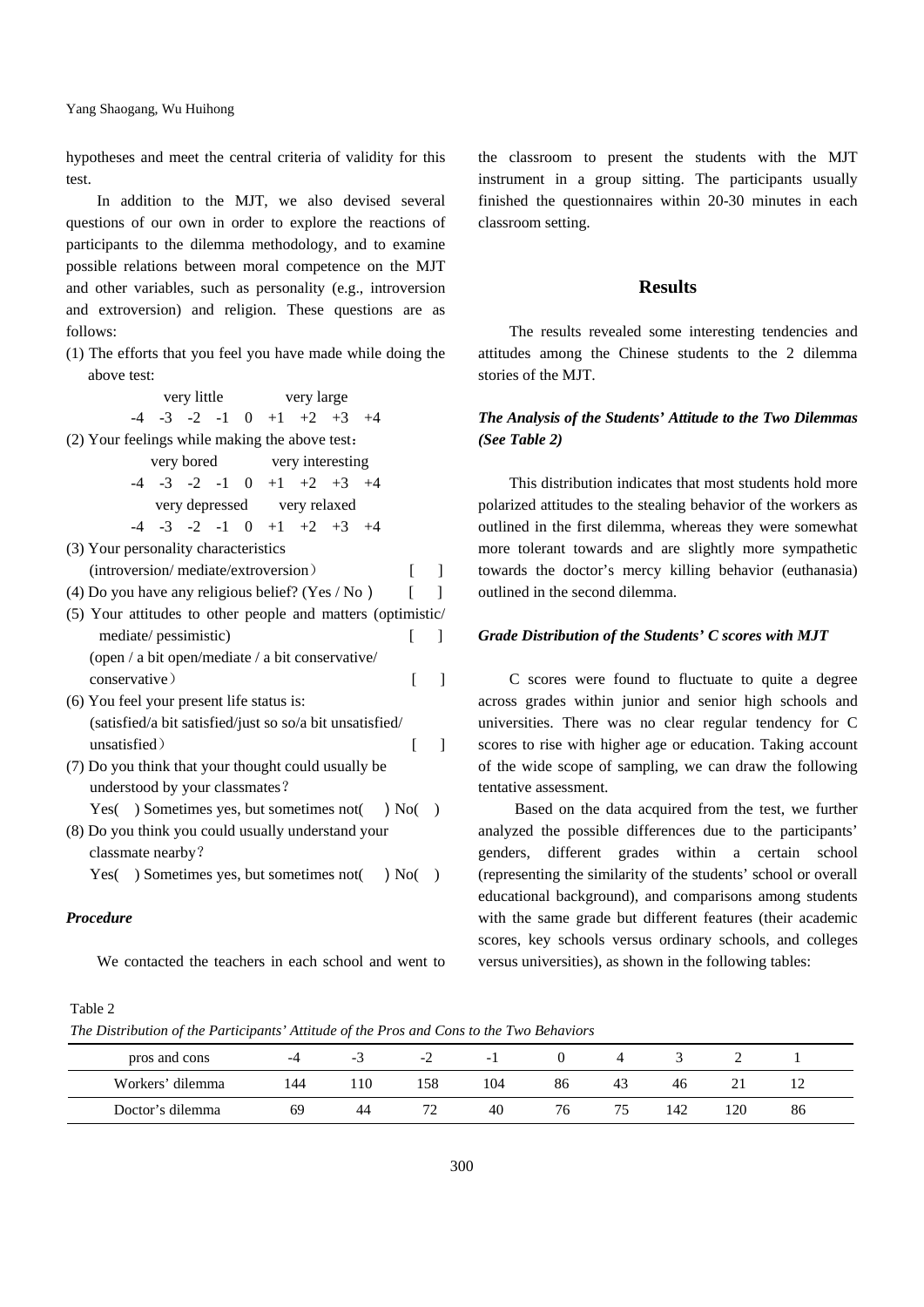| Students' C scores by Grade |         |        |                                                         |        |        |        |        |        |        |
|-----------------------------|---------|--------|---------------------------------------------------------|--------|--------|--------|--------|--------|--------|
| Grade $1(J.H)$              | Grade 2 |        | Grade 3 Grade 1(S.H) Grade 2 Grade 3 Freshman Sophomore |        |        |        |        | Junior | Senior |
| 24.330                      | 21.852  | 21.220 | 30.223                                                  | 30.981 | 27.061 | 29.209 | 27.263 | 26.921 | 31.443 |
|                             |         |        |                                                         |        |        |        |        |        |        |

# Table 3

### Table 4

*Students' C scores by Gender* 

|          | Gender | N   | Mean  | <b>Std. Deviation</b> | Std. Error Mean |  |
|----------|--------|-----|-------|-----------------------|-----------------|--|
| C Scores | Male   | 403 | 27.38 | 15.20                 | 0.76            |  |
|          | Female | 320 | 28.66 | 15.42                 | 0.86            |  |

### Table 5

*Gender Differences (MJT) with Independent Samples Test*

|                                    | for Equality of<br>Variances<br>F<br>Sig. |          |        |                      | t-test for Equality of Means |                          | 95% Confidence Interval |        |
|------------------------------------|-------------------------------------------|----------|--------|----------------------|------------------------------|--------------------------|-------------------------|--------|
|                                    |                                           |          |        |                      |                              |                          |                         |        |
|                                    |                                           |          |        |                      |                              |                          | of the Difference       |        |
|                                    |                                           | t        | df     | Sig.<br>$(2-tailed)$ | Mean<br>Difference           | Std. Error<br>Difference | Lower                   | Upper  |
| C Equal variances<br>assumed       | .703<br>.146                              | $-1.124$ | 721    | .261                 | $-1.2875$                    | 1.14531                  | $-3.53602$              | .96107 |
| Equal variances<br>not assumed     |                                           | $-1.122$ | 680    | .262                 | $-1.2875$                    | 1.14721                  | $-3.53998$              | .96504 |
| Table 6<br>Grade Differences (MJT) |                                           |          |        |                      |                              |                          |                         |        |
| Ju.1<br>Ju.2                       | Ju.3                                      | Se.1     | Se.2   | Se.3                 | Uni.1                        | Uni.2                    | Uni. $3$                | Uni.4  |
| 24.331<br>21.852                   | 21.220                                    | 30.223   | 30.981 | 27.061               | 29.209                       | 27.264                   | 26.922                  | 31.443 |

|                |                | <b>ANOVA</b> |             |       |      |
|----------------|----------------|--------------|-------------|-------|------|
|                | Sum of Squares | df           | Mean Square | F     | Sig. |
| Between Groups | 7598.995       |              | 844.333     | 3.730 | .000 |
| Within Groups  | 161390.090     | 713          | 226.354     |       |      |
| Total          | 168989.085     | 722          |             |       |      |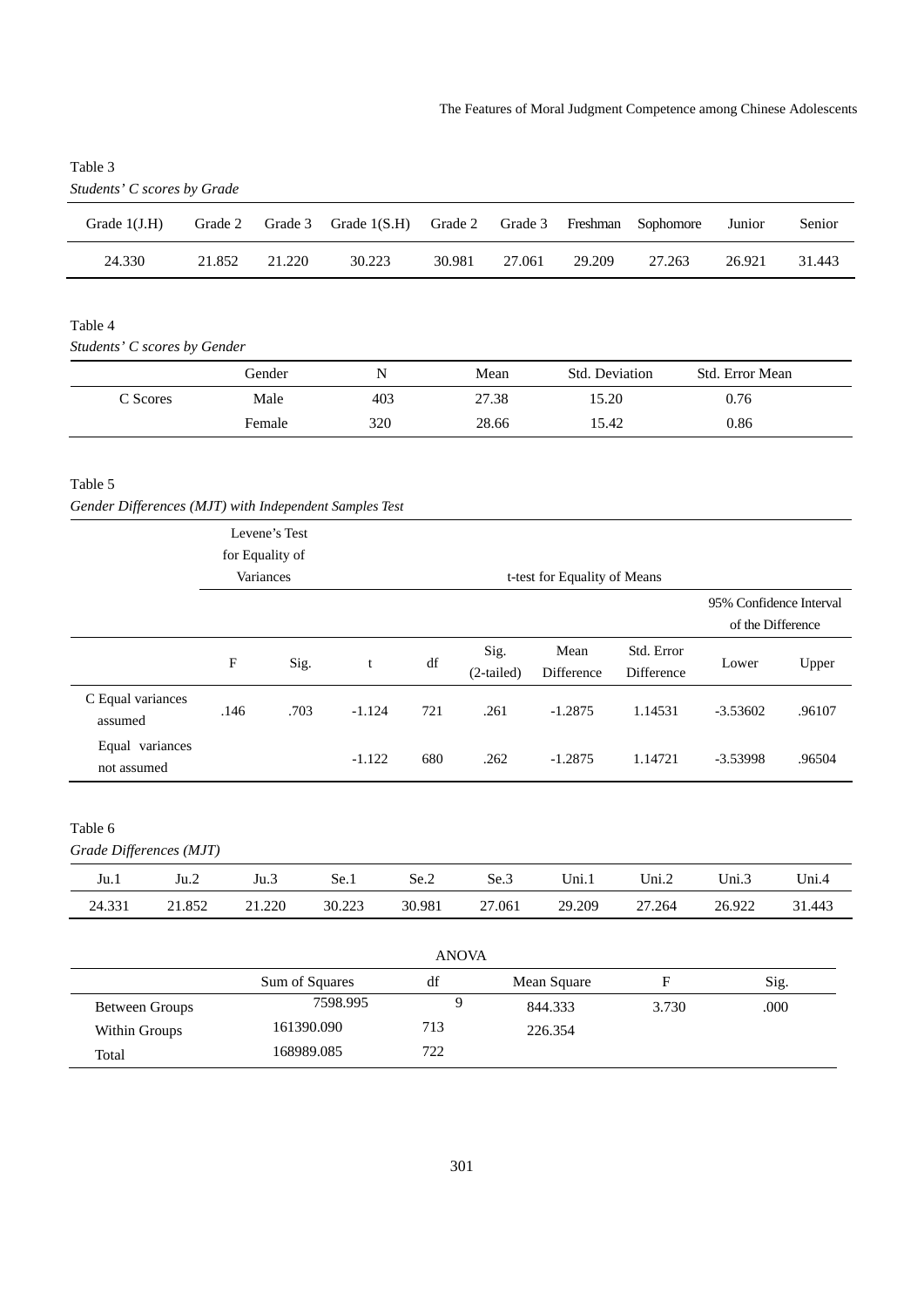### **Discussion**

#### *Analysis of the Participants' Attitude and C scores*

Difference was found between the participants' attitudes to the stealing behavior of the workers in the first dilemma and the doctor's mercy killing behavior (euthanasia) in the second dilemma. We believe there may be several reasons for these differences. First, although the purpose of the stealing behavior is to guard the personal dignity of the workers, whose privacy is being violated by their employer, the behavior itself looks akin to dealing with violence through violence, which is not permitted within traditional Chinese culture. On the contrary, it seems that the doctor has done a good thing in the second story although he participates in the death of the patient. This is because the doctor engages in euthanasia based on his good intentions to eliminate the pain that the patient cannot bear, and he also does so according to the patient's free will, without harm being caused to any other people. Uncertainty over this course of action may be compounded in China by uncertainties in the laws regarding euthanasia currently in China, and the fact that China has no such strict limitations on moral norms regarding euthanasia as found in many Western countries (e.g., by religious dictates).

Regarding gender differences, the comparison of the C scores between the male and female students reveals the following:  $p = 0.26$ , and thus there are no significant differences between the two genders in their C scores. Regarding age differences, the comparison of the C scores among various grades within each school indicate that there were no significant differences except for one university  $(p = 0.006)$ . This surprising finding may be accounted for by several factors.

First, although in Chinese high schools, the age scope of the students usually spans 3 years, in China's high schools, the academic competition is very serious, and thus students put their emphasis mainly on learning. The students have little opportunity to seriously consider moral problems as represented by complex and challenging moral dilemmas found in the MJT, either in the curriculum or perhaps outside of class as well. This might account for the general lack of significant differences among various grades within the same school.

Secondly, the samplings in the different universities are

also different. For example, in one university of science and technology, we acquired the samples from a large class in which the students come from various professions, and thus there may have been greater variability within this sample than in other schools. In our other university sample, an agricultural university, however, the sample was taken from a smaller class, so that students there were more similar in their professions, perhaps accounting for the significant differences found among the various grades in that university. Further analysis revealed that the C scores of the freshmen and seniors are significantly higher than those of the sophomores and juniors, and that the seniors have the highest C scores. Furthermore, we found out through interviews with the participants that the freshmen had just entered the university (in September), and our sampling started from December. These students had just finished the military training (usually for one month) and had not readied themselves for the learning process completely, and many students began to commit to and enjoy the activities of various student communities. The sophomores and the juniors have usually readied themselves for the learning process completely, and so they are willing to spend more time in their academic study but not in the other activities. The fact that the seniors are facing the prospects of internship and finding suitable jobs after graduation may better enable them to transfer their focus from the pure learning to the social activities which require them to take on more responsibilities that might stimulate moral reasoning.

A comparison of the C scores between the two-year and three-year college students and the four-year university students reveals  $p = 0.279$ , and a comparison between the students in the key schools and the ordinary schools shows  $p = 0.280$ . The results reveal that there are no significant differences between them in their C scores of MJT.

### *Analysis of the Students' Other Related Variables*

As noted, we made a further investigation into students' feelings about the MJT. This investigation revealed that the participants are generally interested in the manner of presenting the dilemmas. This finding informs us that using dilemmas as materials for school moral education is an effective and interesting form for most students. Since the dilemmas are related to some core values, and there exist some conflicts among some of them, the students reported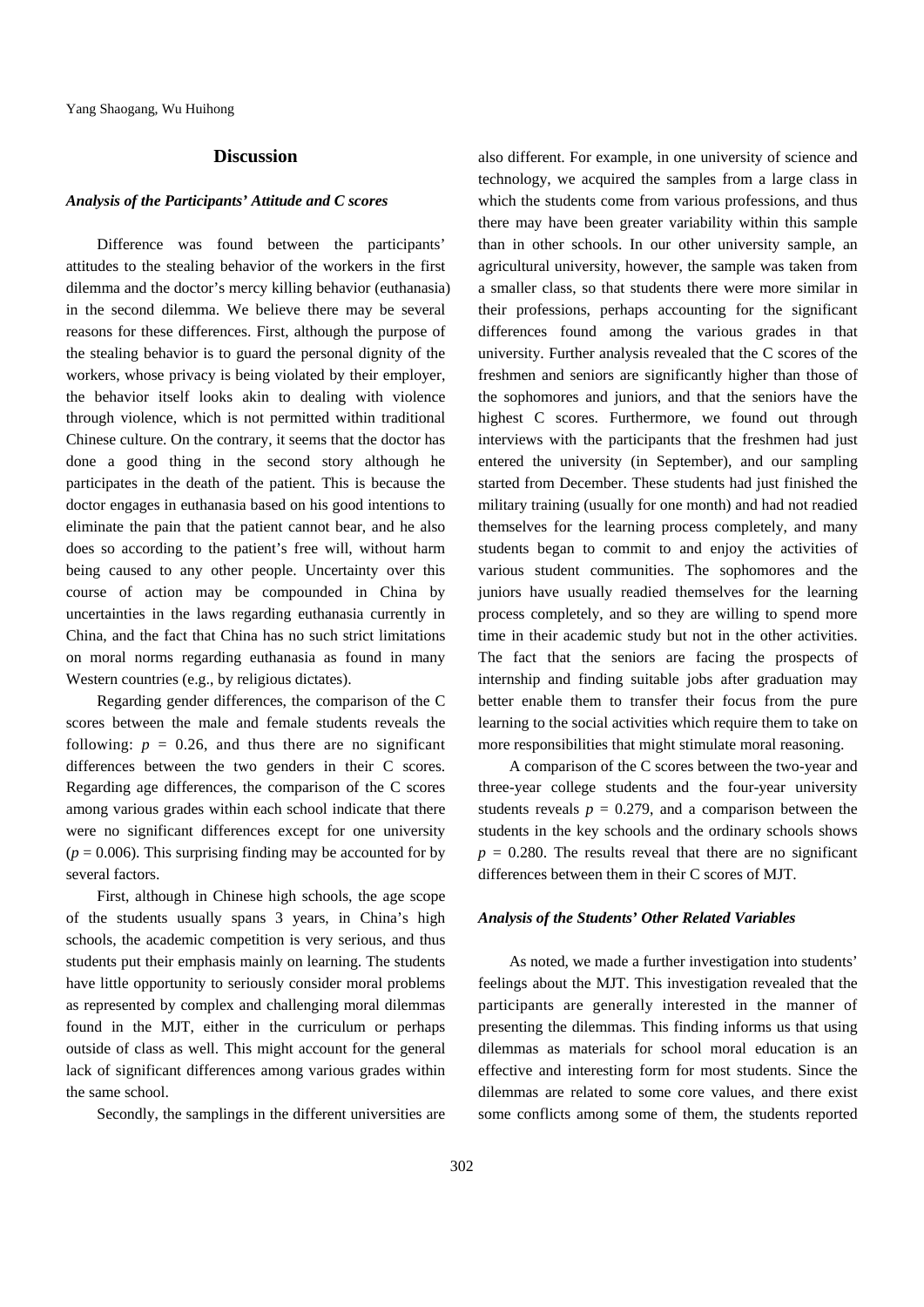making considerable effort while doing the MJT. This suggests that students were engaged by the method of the presentation to consider the moral problems seriously. As for their feelings while taking the MJT, students' distributions were about equally focused around the two dimensions of "very depressed" and "very relaxed". We found out through post administration interviews that there were two reasons for students reported to feel depressed: one is that they had trouble adapting their thinking to the method of presenting the opposing ideas (usually high school students), the other reason is that they felt that it was really difficult to make their judgment when faced with the conflicts between two opposite values (university students).

A related investigation of university students was made in regard to their personality characteristics. It was found that half of the participants had the mediate personality characteristics (51.3%), and the percentage of introverted students is 28.2%, and the percentage of extroverted students is 18.7%. Although these were students' self-reports, they probably generally reflect their personality traits to some extent. In the dimension of the religious belief, 89.9% students reported having no religious belief, whereas only 10.1% of them did, consistent with general patterns in Chinese society. As for the attitudes of the students to their life, 61.2% of them are optimistic, 33.2% are medial and only 5.5% are pessimistic. Regarding openness, 13.8% are open, 49.5% are a bit open, 21.0% are mediate, 14.4% are a bit conservative, and only 1.3% are conservative. Regarding satisfaction, (the fourth item) the percentage of students who feel satisfied for their present status is 8.4%, a bit satisfied is 36.2%, just so (not feel satisfied and not feel unsatisfied) is 33.4%, a bit unsatisfied is18.9%, and unsatisfied is 3.1%.

In sum, most of the students in the universities of the present Chinese society are extraverted; they usually have no religious belief; they are basically optimistic and open-minded in their attitudes to other people; and they are generally more satisfied with their present life status (It should be noted that the participants are from a developed province of China and most of them are living in the rich cities of the province). Therefore, although the dilemmas might sometimes involve negative information such as murder and theft, and might cause the students to have some psychological conflicts, we infer that this sort of information would usually not influence the extent to which they accept the behaviors and their ability to make their own moral judgments.

A related investigation was made regarding the students in junior and senior high schools. The results show that 27.2% of them think that they could usually be understood by their classmates, 67.8% think they could sometimes be understood, but sometimes not, and only 5% of them think that they could not be understood by their classmates. For the second question, 44.9% of the participants think that they could understand their classmates, 54.3% think they could sometimes understand them, but sometimes not, and only 0.8% of them think that they could not understand their classmates.

It could be seen from this investigation that in these two dimensions, the senior and junior high school students in China tended to think that they could usually understand each other. It suggests that they possess the competence to make the cognitive and affective judgment and has shown more volition in doing so. It also shows that they usually lack positive communication experiences with others in regard to some problems, and therefore many of them think they could not be understood by others. In our view, besides knowledge and skills, the school education should provide the students with, more opportunities of communication, so that they could have some chance to discuss with others some questions in which they are interested, especially those concerning values, in order to share their ideas with each other. In this way, they could not only understand the points of view of their contemporaries, necessary for consensus formation, but also acquire the guidance of their teachers and parents in more traditional educational experiences.

### *Conclusions and Suggestions*

Finally, we present some conclusions from our research for the moral development of adolescents in contemporary China:

Regarding the emotional aspect of the moral attitude, most of the participants have a relatively suitable attitude towards the dilemmas, i.e., not going to extremes and taking a middle course. Two findings are of some concern. First, the C scores in the MJT in China (the mean scores in the middle schools are 26.9010, in the higher universities 28.8699) are comparatively lower than those in the Western countries. Second, although there was some tendency for the highest grades to show higher C scores, for many of the grades, these scores remained fairly flat across different age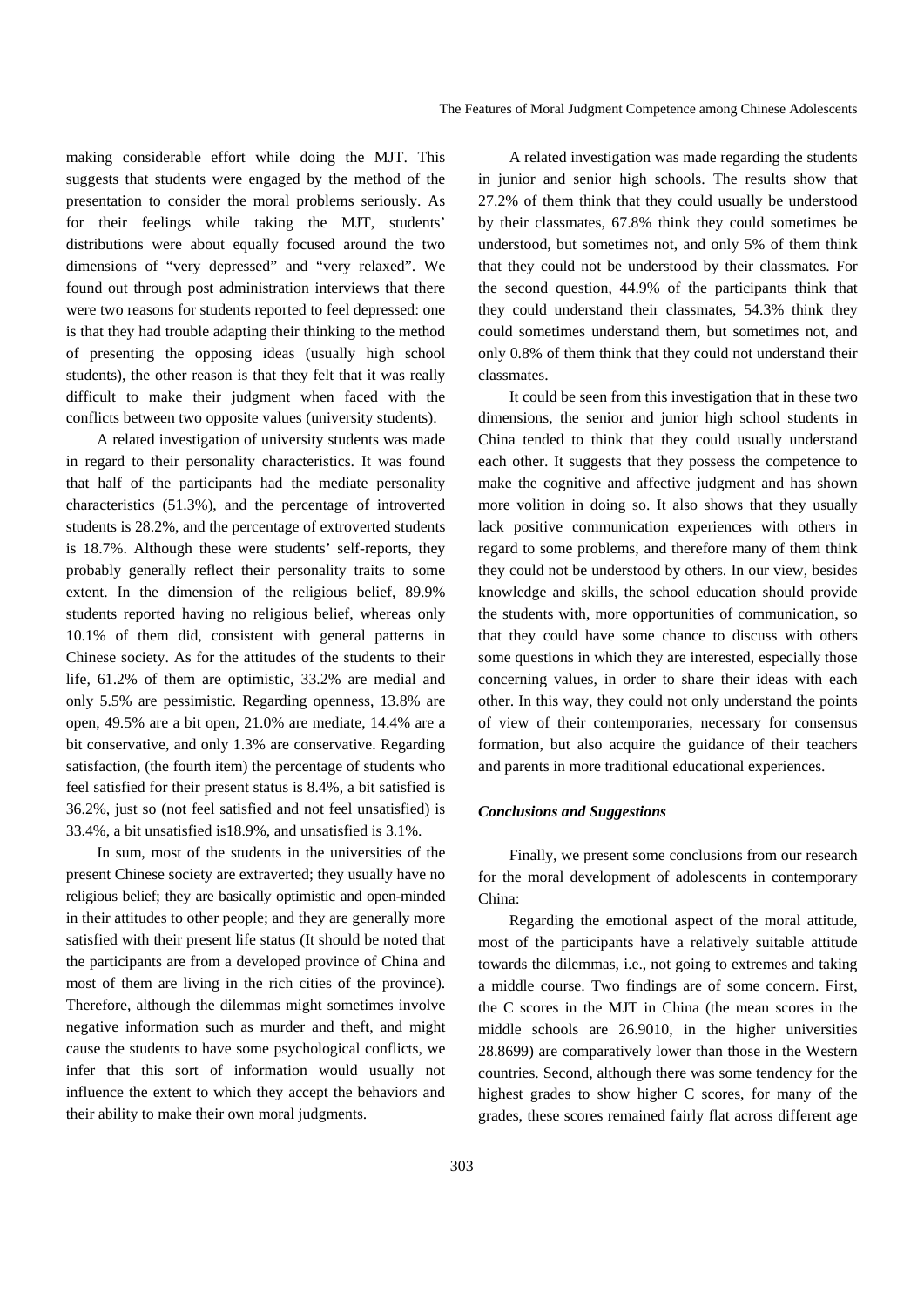groups. It is possible that both of these findings may be due to aspects of the current educational environment within China, which does not afford students enough opportunities to engage in discussion of moral dilemmas within the classroom. Additionally, students may be so preoccupied with passing standardized exams, that they do not have enough opportunities outside the classroom to engage in the types of experiences (reflection, discussion of moral issues with peers) to stimulate moral development. In addition to the formal education they receive in the standard curriculum, Chinese students may benefit from more opportunities to engage in such experiences within a variety of settings.

Apart from the above points, we also found no significant differences in C scores between males and females, between the key schools and the ordinary schools and between the colleges and the universities, and thus it might be inferred that such factors as intelligence and gender do not directly influence the development of their moral judgment. The students in the junior and senior high schools usually have few opportunities to communicate broadly with others, and therefore they think to a large extent that they are not understood by others even though they have possessed the competence of making judgments utilizing their cognition and emotions, and they have shown the aspirations to wrestle with difficult moral dilemmas. At present, the Chinese students usually hold an optimistic and openminded attitude towards other people and affairs, and are provided with the capacity of making objective and calm analysis of problems involving conflicting values.

Based on the above investigation and our analysis, we make some suggestions for the Chinese moral education as follows:

First, we suggest that dilemmas should be introduced into the field of Chinese moral education. The fact that the students are usually interested in the presentation of dilemmas tells us that using moral dilemmas as the raw material in moral education is a good way of improving students' moral judgment competence. Since the dilemmas involve some important and central values within which there are always some conflicts, the judgment of the participants could reveal their levels of moral development. Since students reported that they have to make greater efforts while dealing with the dilemmas, the method of presenting the dilemmas appears to have really made the students deeply consider important moral values and moral

problems.

Although some students feel somewhat depressed while making their judgments of the dilemmas, the negative effects stemming from these passive emotions could be overcome to a large extent if the teachers were to pay attention to the arrangement of the classroom situation in their teaching process, if they leave more time for students to have a discussion, and have every student attend the group discussion. Teachers' active guidance could be displayed in the classroom teaching and learning. Teachers should not only lay emphasis on his or her own teaching or transmission of values, but also on how to organize the classroom discussion with some themes in which students are interested, so that students could be invited to speak out on what they think, and consider opposing moral views in their tit-for-tat arguments.

Second, more opportunities should be provided for the students to participate in the activities of the society and the school communities. As the psychological research has verified, it is an indispensable condition for students' moral development that they take on some necessary roles with the attendant responsibilities and corresponding feedback during this process. At the same time, when the teachers transmit knowledge and skills to the students, they should provide more opportunities for students to attend to the applications of the practice that could be made within the classroom teaching and within schools and also outside the schools. As for younger junior high school students, we suggest that teachers encourage them to attend to the activities while providing them with relevant information and assistance when necessary. With students' increasing age, the teachers could encourage them to acquire information and feedback from their peers and cooperators. Undergraduates possess the capacity of independent thinking, and they should be encouraged to seek more energetically useful information from their activities, and to learn to acquire assistance from other people or elsewhere (such as from the library, the internet and so on).

We noted several limitations to this study. One is that our purpose in the present study was simply to understand the current status of students' competencies in terms of moral judgment. Future research might explore the impact on students' moral development of introducing dilemmas into the curriculum as an explicit educational intervention. Such a study might directly compare classrooms with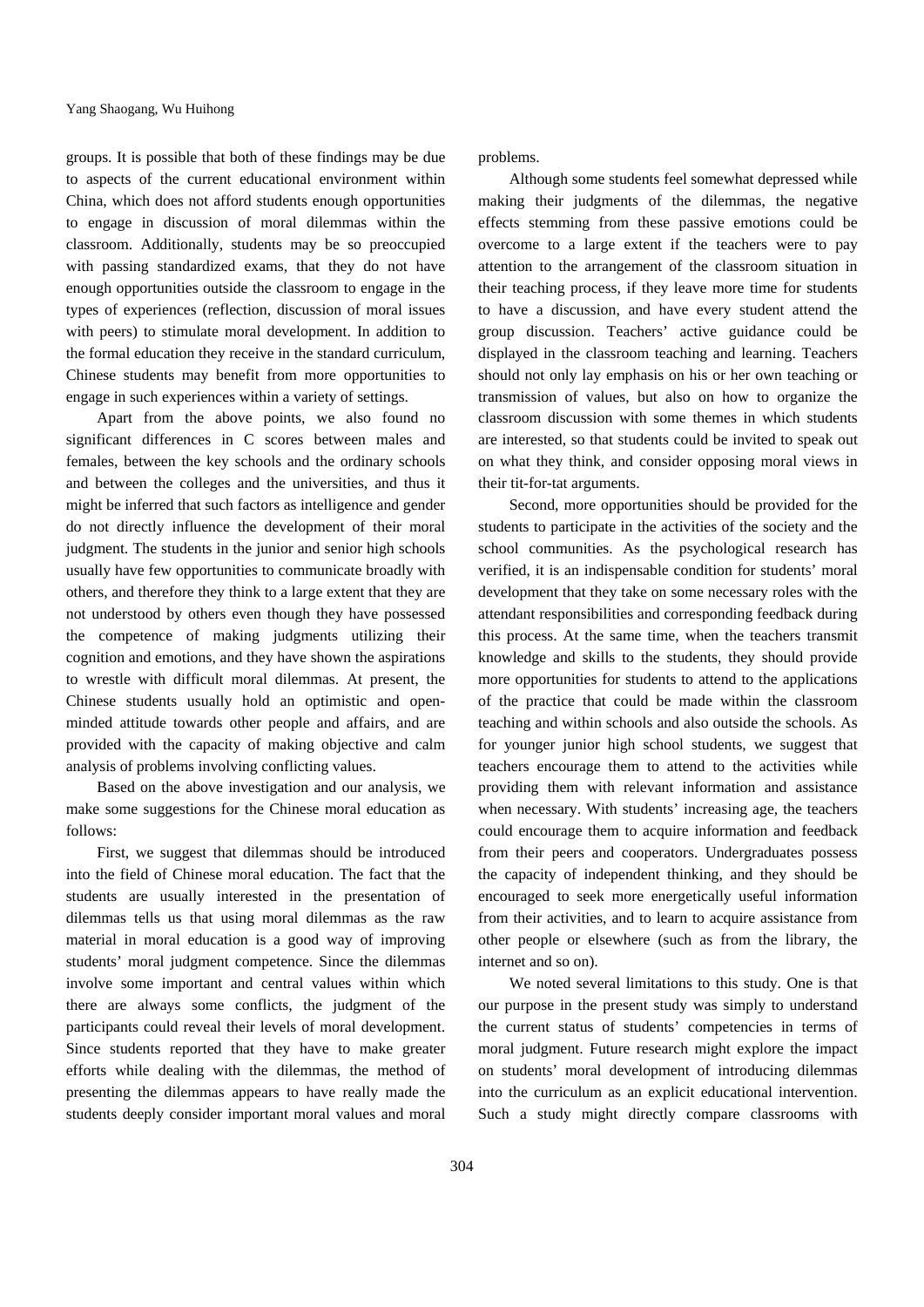curriculum interventions of this sort versus those without, in order to determine whether the introduction of dilemmas into the regular curriculum does indeed stimulate students' moral development in the ways expected. A second limitation is that the two dilemmas used in the standard version of the MJT may be more suited to tapping moral judgment in Western countries. Perhaps they are not ideal for examining this issue in contemporary China. Future research should incorporate dilemmas with Chinese situations in order to develop a more indigenous, Chinese version of the MJT. Furthermore, this study constructed a special questionnaire to explore students' feelings about participating in this study with the MJT. We found that this appears to have little relationship to the development of their moral competencies. Thus, future studies should be conducted mainly with the MJT.

### **References**

- Guo, B. Y. (1999). *Daode renzhi fazhan yu daode jiaoyu*  [Development of moral cognition and moral education]. Fuzhou: Fujian Education Press.
- Gu, M. Y. (Ed.). (2002). *Jiaoyu da cidian* [Dictionary of Education]. Shanghai: Shanghai Education Press.
- Kohlberg, L. (1964). Development of moral character and moral ideology. In M. L. Hoffman & L.W. Hoffman (Eds.), *Review of child development research* (Vol. I, pp. 381-431). New York: Russel Sage Foundation.
- Kohlberg, L. (1987). *The measurement of moral judgment* (Vol. I & II). New York: Columbia University Press.
- Lickona, T. (1991) *Educating for character: How our schools can teach respect and responsibility*. New York: Bantam Books.
- Lind, G. (1982). Experimental Questionnaires: A new Approach to Personality Research. In A. Kossakowski & K. Obuchowski (Eds.), *Progress in psychology of personality* (pp. 132-144). Amsterdam, NL: North-Holland.
- Lind, G., & Wakenhut, R. (1985). Testing for moral judgment competence. In G. Lind, H. A. Hartmann & R. Wakenhut (Eds.), *Moral Development and the Social Environment* (pp. 79-105). Chicago: Precedent Publishing.
- Lind, G. (1995). *The meaning and measurement of moral competence revisited*. Paper presented to the Annual

Meeting of the American Educational Research Association. San Francisco, CA.

- Lind, G. (1999). *Scoring of the Moral Judgment Test (MJT)*. Konstanz: University of Konstanz.
- Lind, G. (2006). Constructing new dilemmas for the Moral Judgment Test (MJT). Retrieved August 2, 2008, from http://www.Uni-konstanz.de/ag-moral/mut/jt\_new\_dilemma \_construction. Htm.
- Lu, J., & Gao, D. S. (2004). New directions in the moral education curriculum in Chinese primary schools. *Journal of Moral Education, 33*(4), 494-509.
- Piaget, J. (1965). *The moral judgment of the child*. New York: The Free Press.
- Qi, W. X., & Tang, H. W. (2004). The social and cultural background of contemporary moral education in China. *Journal of Moral Education*, *33*(4), 465-480.
- Wang, F. Y. (2002). *Zhongguo chuantong deyu xinlixue sixiang jiqi xiandai yiyi*. [The Chinese traditional psychological thoughts of moral education and its modern implications]. Haerbin: Heilongjiang Education Press.
- Wu, H. H. (2005). *Daode yanjiu de xinshijiao: diode panduan ceyan de lilun yu shizheng yanjiu.* [A new visual angle of moral research: The theoretical and empirical research of the Moral Judgment Test] (pp. 16). Unpublished master's thesis. Nanjing Normal University.
- Yang, S. G. (2006). Duoyuan, duoyang, duobian shidai de daode xinlixue sikao. [A consideration of moral psychology in the pluralist, diversified and mulitichanged times]. *Zhongguo deyu* [Chinese Journal of Moral Education], *1*(12), 8-10.
- Yang, S. G., & Wu, H. H. (2006). Qingshaonian daode panduan nengli de yanjiu [Research on adolescents' moral judgment competence]. *Xinlixue tanxin*  [Psychological Exploration], *26*(2), 55-60.
- Zhu, B. (Qin Dynasty) (Edited and annotated by Rao, Q. N.) (1996) *Liji xunzhuan* [Textual research on the implications of the Book of Rites]. Beijing: Zhonghua Book Company.

Received April 17, 2007 Revision received April 19, 2008 Accepted May 23, 2008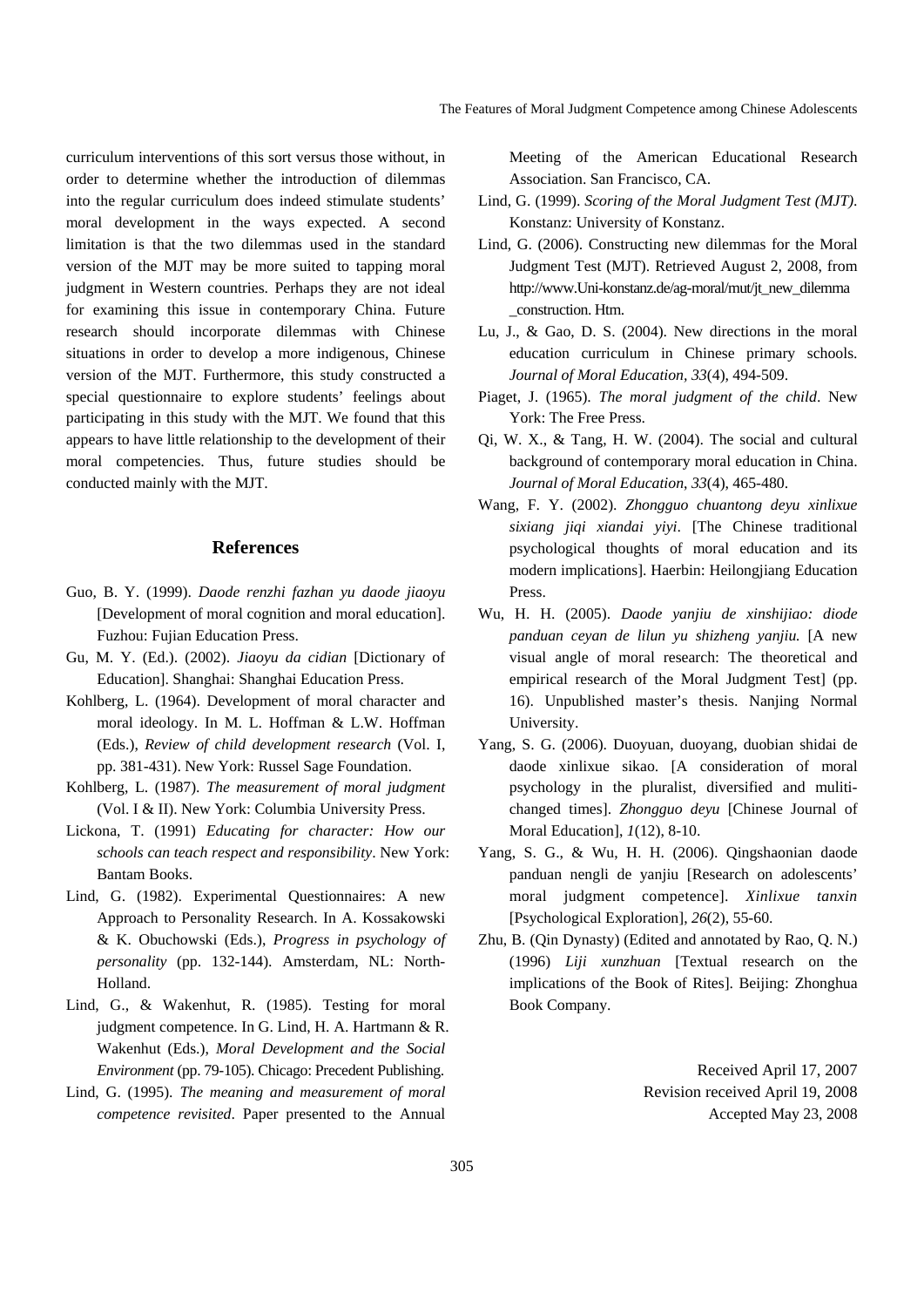### **Appendix**

### I. Workers' Dilemma

|     | Due to some seemingly unfounded dismissals, some factory workers suspect the<br>managers of eavesdropping on their employees through an intercom and using this<br>information against them. The managers officially and emphatically deny this accu-<br>sation. The union declares that it will only take steps against the company when<br>proof has been found that confirms these suspicions. Two workers then break into<br>the administrative offices and take tape transcripts that prove the allegation of<br>eavesdropping. | I strongly<br>disagree                            | I strongly<br>agree                       |
|-----|--------------------------------------------------------------------------------------------------------------------------------------------------------------------------------------------------------------------------------------------------------------------------------------------------------------------------------------------------------------------------------------------------------------------------------------------------------------------------------------------------------------------------------------|---------------------------------------------------|-------------------------------------------|
| 1.  | Would you disagree or agree with the workers' behavior?                                                                                                                                                                                                                                                                                                                                                                                                                                                                              |                                                   | $-3$ $-2$ $-1$ 0 $+1$ $+2$ $+3$           |
|     | How acceptable do you find the following arguments in favor of the two workers'<br>behavior? Suppose someone argued they were right                                                                                                                                                                                                                                                                                                                                                                                                  | I find the argument<br>completely<br>unacceptable | completely<br>acceptable                  |
| 2.  | because they didn't cause much damage to the company.                                                                                                                                                                                                                                                                                                                                                                                                                                                                                |                                                   | $-4$ $-3$ $-2$ $-1$ 0 $+1$ $+2$ $+3$ $+4$ |
| 3.  | because due to the company's disregard for the law, the means used by the<br>two workers were permissible to restore law and order.                                                                                                                                                                                                                                                                                                                                                                                                  |                                                   | $-4$ $-3$ $-2$ $-1$ 0 $+1$ $+2$ $+3$ $+4$ |
| 4.  | because most of the workers would approve of their deed and many of                                                                                                                                                                                                                                                                                                                                                                                                                                                                  |                                                   | $-4$ $-3$ $-2$ $-1$ 0 $+1$ $+2$ $+3$ $+4$ |
| 5.  | because trust between people and individual dignity count more than the                                                                                                                                                                                                                                                                                                                                                                                                                                                              |                                                   | $-4$ $-3$ $-2$ $-1$ 0 $+1$ $+2$ $+3$ $+4$ |
| 6.  | because since the company had committed an injustice first, the two<br>workers were justified in breaking into the offices                                                                                                                                                                                                                                                                                                                                                                                                           |                                                   | $-4$ $-3$ $-2$ $-1$ 0 $+1$ $+2$ $+3$ $+4$ |
| 7.  | because the two workers saw no legal means of revealing the company's<br>misuse of confidence, and therefore chose what they considered the lesser                                                                                                                                                                                                                                                                                                                                                                                   |                                                   | $-4$ $-3$ $-2$ $-1$ 0 $+1$ $+2$ $+3$ $+4$ |
|     | How acceptable do you find the following arguments <i>against</i> the two workers'<br>behavior? Suppose someone argued they were wrong                                                                                                                                                                                                                                                                                                                                                                                               | I find the argument<br>completely<br>unacceptable | completely<br>acceptable                  |
| 8.  | because we would endanger law and order in society if everyone acted as                                                                                                                                                                                                                                                                                                                                                                                                                                                              |                                                   | $-4$ $-3$ $-2$ $-1$ 0 $+1$ $+2$ $+3$ $+4$ |
| 9.  | because one must not violate such a basic right as the right of property<br>ownership and to take the law into one's own hands, unless some universal                                                                                                                                                                                                                                                                                                                                                                                |                                                   | $-4$ $-3$ $-2$ $-1$ 0 $+1$ $+2$ $+3$ $+4$ |
| 10. | because risking dismissal from the company is unwise because of other                                                                                                                                                                                                                                                                                                                                                                                                                                                                |                                                   | $-4$ $-3$ $-2$ $-1$ 0 $+1$ $+2$ $+3$ $+4$ |
| 11. | because the two should have run through the legal channels at their<br>disposal and not committed a serious violation of the law.                                                                                                                                                                                                                                                                                                                                                                                                    |                                                   | $-4$ $-3$ $-2$ $-1$ 0 $+1$ $+2$ $+3$ $+4$ |
| 12. | because one doesn't steal and commit burglary if one wants to be consider-                                                                                                                                                                                                                                                                                                                                                                                                                                                           |                                                   | $-4$ $-3$ $-2$ $-1$ 0 $+1$ $+2$ $+3$ $+4$ |
| 13. | because the dismissals of the other employees did not affect them and thus                                                                                                                                                                                                                                                                                                                                                                                                                                                           |                                                   | $-4$ $-3$ $-2$ $-1$ 0 $+1$ $+2$ $+3$ $+4$ |